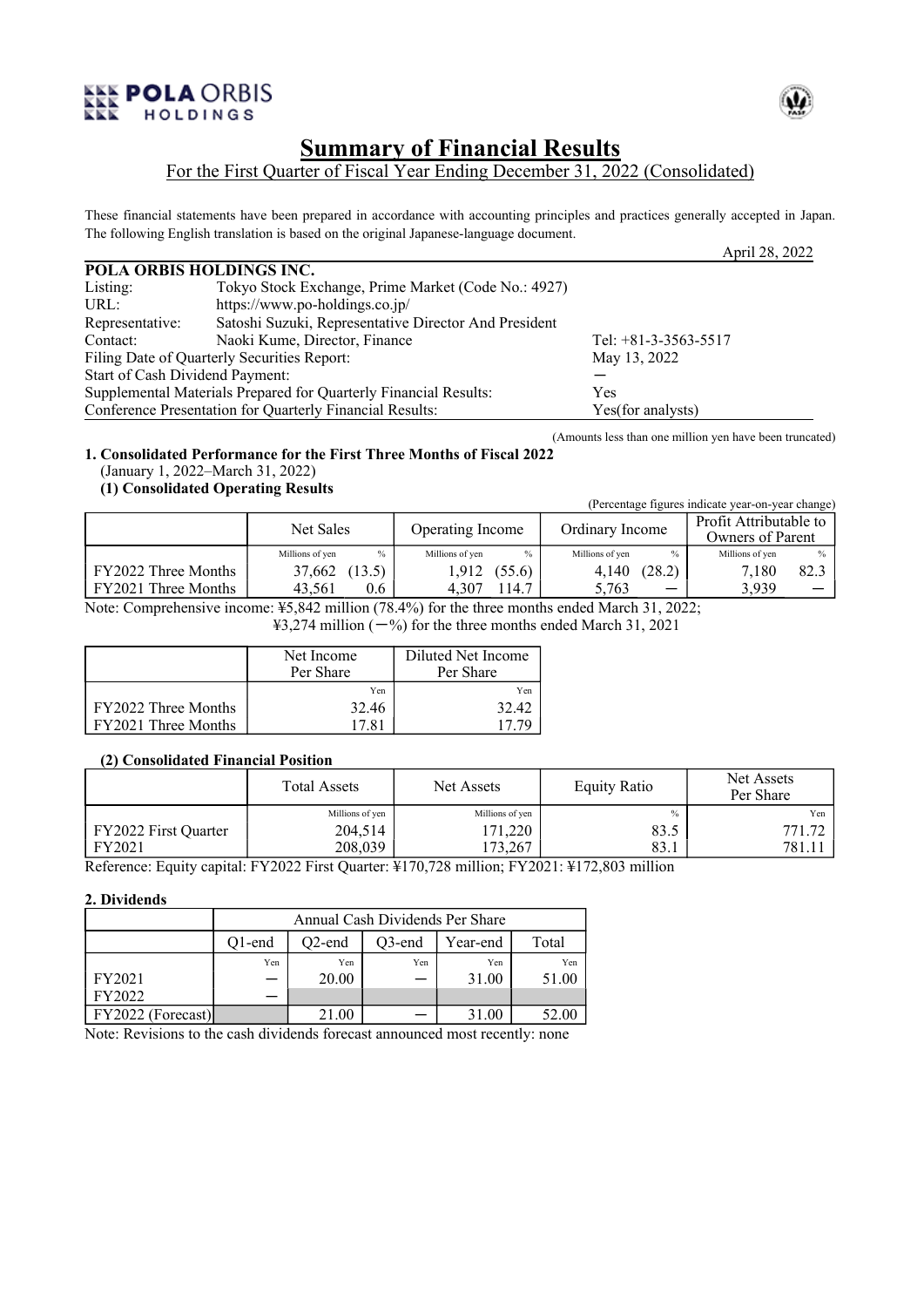### **3. Consolidated Performance Forecast for Fiscal Year Ending December 31, 2022**

(January 1, 2022–December 31, 2022)

|           |                 |      |                  |      |                 |       |                                               |               | (Percentage figures indicate year-on-year change) |
|-----------|-----------------|------|------------------|------|-----------------|-------|-----------------------------------------------|---------------|---------------------------------------------------|
|           | Net Sales       |      | Operating Income |      | Ordinary Income |       | Profit<br>Attributable to<br>Owners of Parent |               | Net Income<br>Per Share                           |
|           | Millions of yen | $\%$ | Millions of yen  | $\%$ | Millions of yen | $\%$  | Millions of yen                               | $\frac{0}{0}$ | Yen                                               |
| Full year | 186.000         | 4.1  | 17.700           | 4.8  | 17.700          | (6.7) | 16.200                                        | 38.1          | 73.23                                             |

Note: Revisions to the consolidated performance forecast announced most recently: yes

### **Notes to Summary Information**

(1) Changes in significant subsidiaries during the current period

(Changes in specific subsidiaries resulting in changes in the scope of consolidation) : None

(2) Application of special accounting methods for the preparation of the quarterly consolidated None financial statements

(3) Changes in accounting policies, accounting estimates, and restatement

| 1) Changes in accounting policies associated with revision of accounting standards | : Yes  |
|------------------------------------------------------------------------------------|--------|
| 2) Changes other than $(3)-1$                                                      | : None |
| 3) Changes in accounting estimates                                                 | : None |
| 4) Restatements                                                                    | : None |

(4) Number of shares issued and outstanding (common stock)

|                                                                   | 1) Number of shares issued and outstanding at the end of each period (including treasury stock) |
|-------------------------------------------------------------------|-------------------------------------------------------------------------------------------------|
| At March 31, 2022                                                 | 229,136,156 shares                                                                              |
| At December 31, 2021                                              | 229,136,156 shares                                                                              |
| 2) Number of shares of treasury stock at the end of each period   |                                                                                                 |
| At March 31, 2022                                                 | 7,906,761 shares                                                                                |
| At December 31, 2021                                              | 7,906,761 shares                                                                                |
| 3) Average number of shares issued and outstanding in each period |                                                                                                 |
| Three months ended March 31, 2022                                 | 221,229,395 shares                                                                              |
| Three months ended March 31, 2021                                 | 221,221,801 shares                                                                              |
|                                                                   |                                                                                                 |

Note: The number of shares of treasury stock at March 31, 2022 includes the Company's shares held by the officer compensation Board Incentive Plan (BIP) trust (244,708 shares).

# **Information Regarding Quarterly Review Procedures**

The quarterly financial results report is exempt from quarterly review by certified public accountants or accounting firms.

### **Explanation of Appropriate Use of Performance Forecast and Other Special Items**

This report contains projections of performance and other projections based on information currently available and certain assumptions judged to be reasonable. Actual performance may differ materially from these projections resulting from changes in the economic environment and other risks and uncertainties. For performance projections, please refer to "1. Qualitative Information on Consolidated Performance for the First Quarter of Fiscal 2022 (3) Explanation of Consolidated Performance Forecast and Other Predictive Information" on page 5.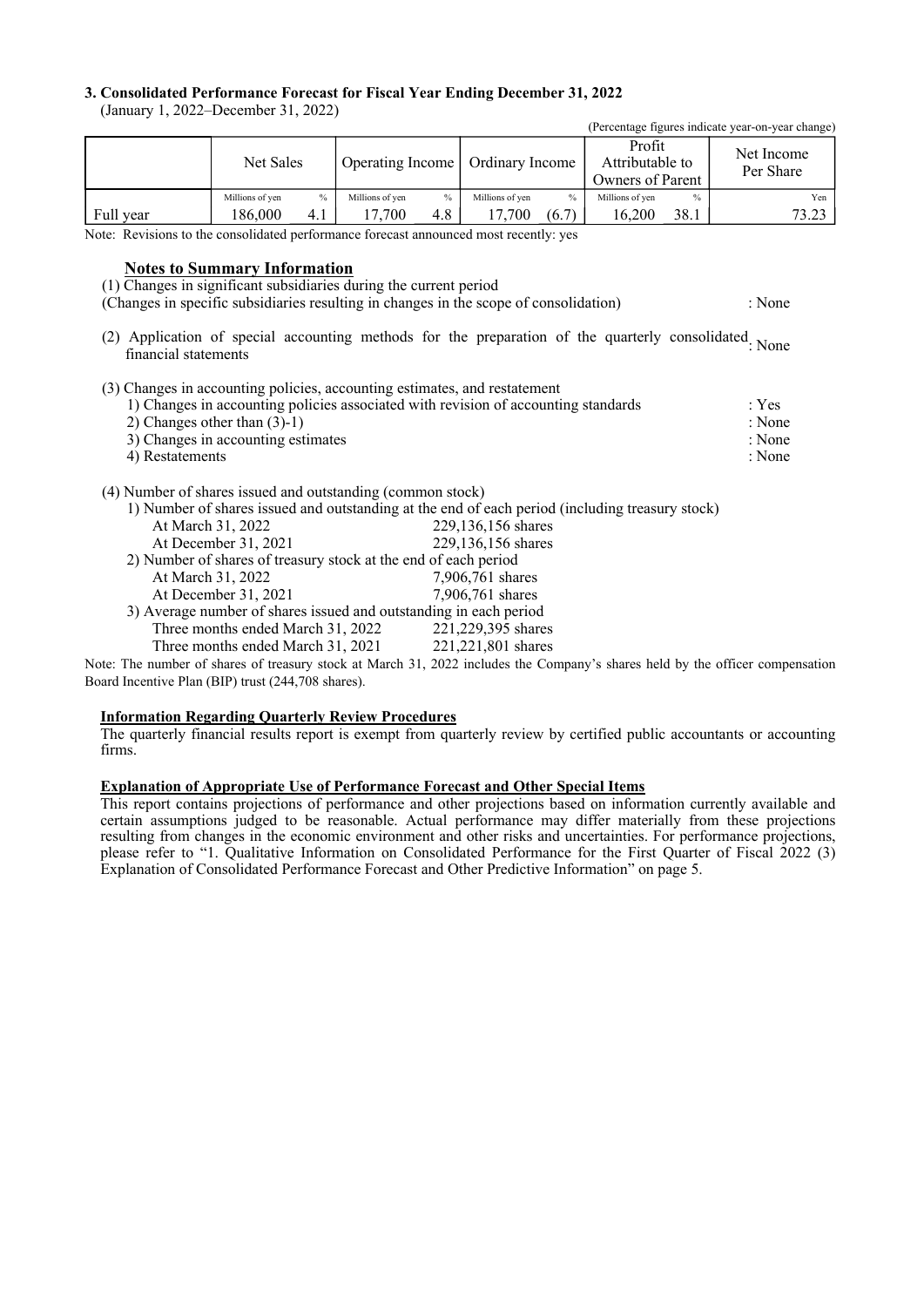# Table of Contents

| 1. Qualitative Information on Consolidated Performance for the First Quarter of Fiscal 2022 | $\overline{2}$          |
|---------------------------------------------------------------------------------------------|-------------------------|
|                                                                                             | $\overline{2}$          |
|                                                                                             | $\overline{\mathbf{4}}$ |
| (3) Explanation of Consolidated Performance Forecast and Other Predictive Information       | - 5                     |
|                                                                                             | -6                      |
|                                                                                             | -6                      |
| (2) Consolidated Statements of Income and Consolidated Statements of Comprehensive Income   | -8                      |
|                                                                                             | - 10                    |
|                                                                                             | - 10                    |
|                                                                                             | -10                     |
|                                                                                             | -10                     |
|                                                                                             | -11                     |
|                                                                                             | -12                     |
|                                                                                             |                         |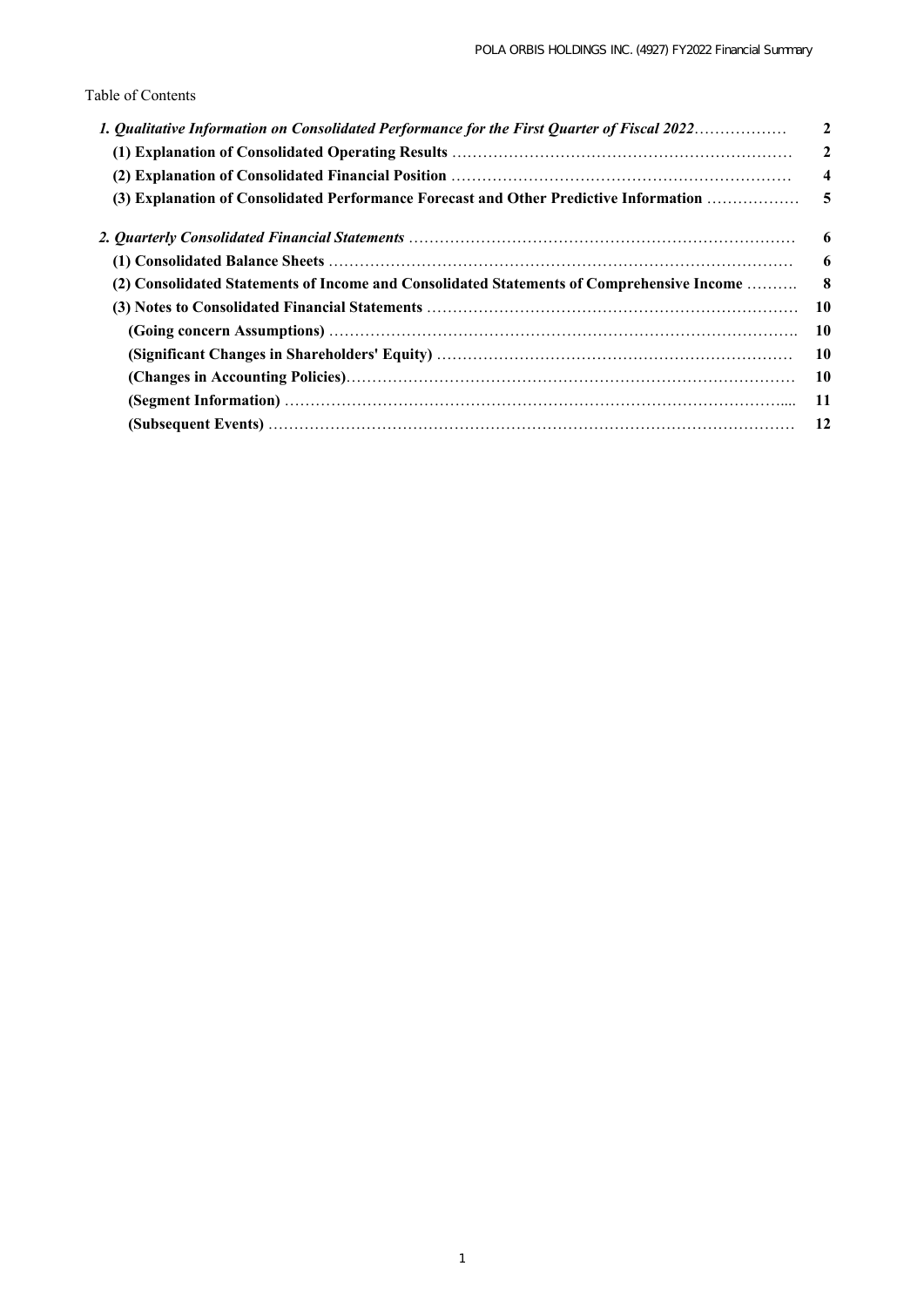## **1**.**Qualitative Information on Consolidated Performance for the Three Months of Fiscal 2022 (1) Explanation of Consolidated Operating Results**

During the three months of fiscal 2022 (January 1–March 31, 2022), the Japanese economy continued to tread a difficult path toward normalization due mainly to a sluggish personal consumption, especially for faceto-face services, as a result of the application of quasi-emergency measures and gradual expansion of regions to which the measures are applied, as well as extension of the application period following the sixth wave of COVID-19 (the novel coronavirus). In addition, geopolitical risks stemming from the unrest in Russia and Ukraine aggravated the economic chaos caused by the COVID-19 pandemic since February. This has caused other situations such as the sharp rise in resource prices, including crude oil, which is also affecting the Japanese economy. In the domestic cosmetics market, while demand for makeup products continued to decline, due to fewer opportunities to go out following the spread of COVID-19, there are signs of recovery comparing to the corresponding period of the previous year. Meanwhile, basic skincare products which were recovering as the same level as pre-COVID-19 is currently slowing down its trend. Also, e-commerce channel which has covered the demands on store market channel which is highly affected by measures for public health, remains steadily. Initiatives aimed at merging offline and online services have been stepped up in anticipation of coexistence with COVID-19 and the post-COVID-19 era and the expansion of differentiated services with utilization of digital and IT technologies is expected to become important besides convenience of purchase.

In the overseas cosmetics market, concerns about COVID-19 have also lingered. The zero-COVID policy still persists in China, which the Group has designated as a priority market, and lockdown measures which make the decline of supply chain function have been taken, including suspension of business activities and public transportation, and closure of major roads. Coupled with geopolitical risks stemming from the unrest in Russia and Ukraine, the situation remains unpredictable.

Within this market environment, the POLA ORBIS Group (the "Group") has worked to achieve the key objectives—"evolving domestic direct sales," "growing overseas businesses profitably," "profit contribution from brands under development," "strengthening operations," and "expanding new brands and domains of 'beauty'." These objectives are in line with the medium-term management plan (from 2021 to 2023) that started in 2021. As a result, the Group achieved the following consolidated operating results for the three months of fiscal 2022.

Consolidated net sales for the three months of fiscal 2022 decreased 13.5% year on year to ¥37,662 million. Operating income decreased 55.6% year on year to ¥1,912 million as a result of a decrease in gross profit due to decreased sales, and ordinary income was ¥4,140 million due to the recording of foreign exchange gains ¥2,183 million resulting from yen depreciation. As a result of the factors noted above and a decrease in income taxes – deferred as a result of business liquidation on a subsidiary, profit attributable to owners of parent increased 82.3% year on year to ¥7,180 million.

| <b>Operating Results Overview</b>                |                             |         |                      | (Millions of yen)  |  |  |  |
|--------------------------------------------------|-----------------------------|---------|----------------------|--------------------|--|--|--|
|                                                  | Three Months Ended March 31 |         |                      |                    |  |  |  |
|                                                  | 2021                        | 2022    |                      | Year-on-Year       |  |  |  |
|                                                  |                             |         | <b>Amount Change</b> | Percent Change (%) |  |  |  |
| Net Sales                                        | ¥43,561                     | ¥37,662 | $*(5,899)$           | (13.5)             |  |  |  |
| Operating Income                                 | 4,307                       | 1,912   | (2,395)              | (55.6)             |  |  |  |
| Ordinary Income                                  | 5,763                       | 4,140   | (1,622)              | (28.2)             |  |  |  |
| Profit<br>Attributable<br>to<br>Owners of Parent | ¥3,939                      | 47,180  | 43,240               | 82.3               |  |  |  |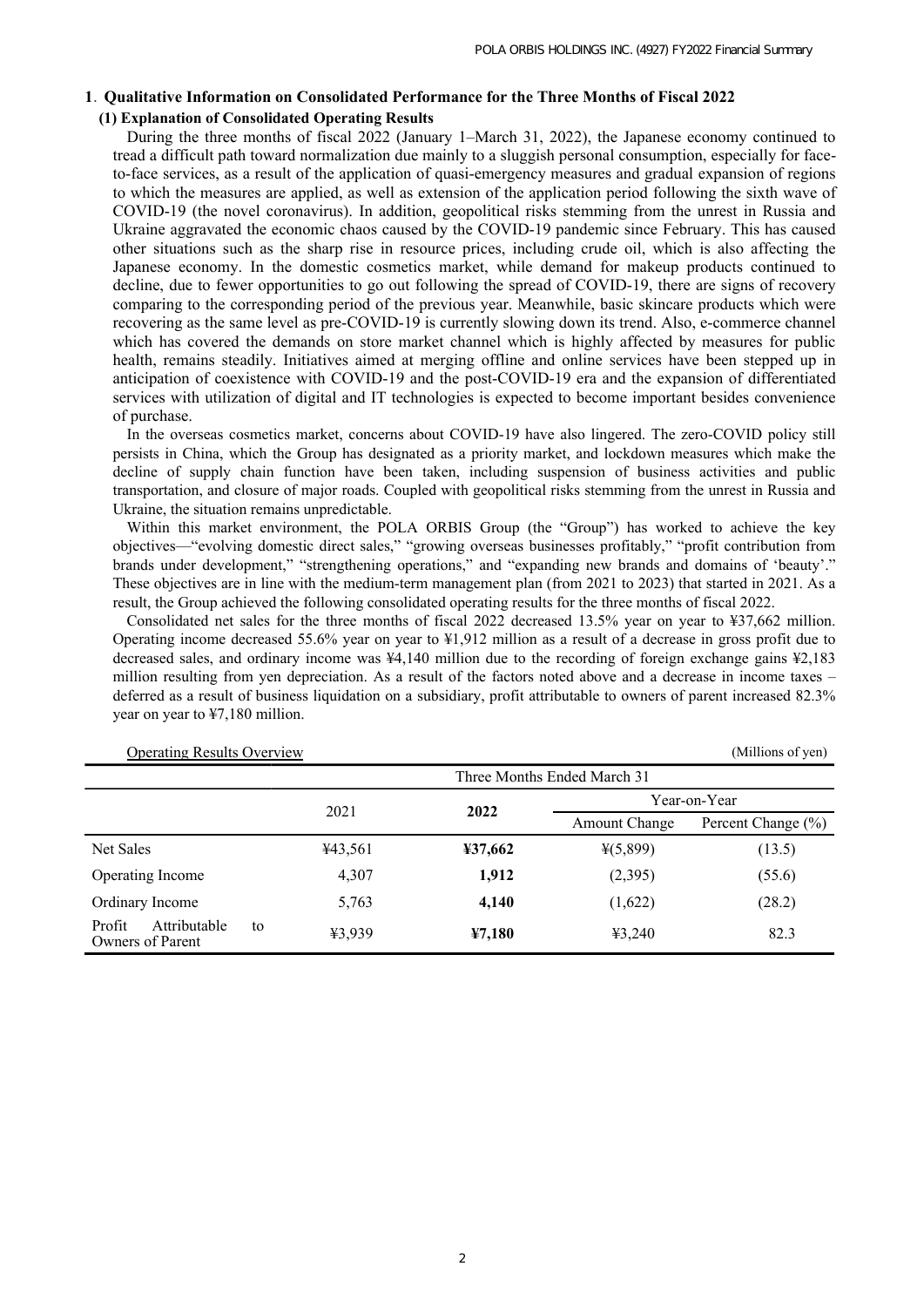|                    | Net Sales (Segment Sales to External Customers) |         | (Millions of yen)           |                    |
|--------------------|-------------------------------------------------|---------|-----------------------------|--------------------|
|                    |                                                 |         | Three Months Ended March 31 |                    |
|                    | 2021                                            |         | Year-on-Year                |                    |
|                    |                                                 | 2022    | <b>Amount Change</b>        | Percent Change (%) |
| <b>Beauty Care</b> | ¥42,445                                         | ¥36,516 | 4(5,929)                    | (14.0)             |
| Real Estate        | 530                                             | 523     | (7)                         | (1.4)              |
| Others             | 585                                             | 622     | 37                          | 6.3                |
| Total              | ¥43,561                                         | ¥37,662 | $*(5,899)$                  | (13.5)             |

Segment Profit (Loss) (Operating Income (Loss)) (Millions of yen)

Operating Results by Segment

|                                             | Three Months Ended March 31 |        |                      |                    |  |
|---------------------------------------------|-----------------------------|--------|----------------------|--------------------|--|
|                                             | 2021                        | 2022   | Year-on-Year         |                    |  |
|                                             |                             |        | <b>Amount Change</b> | Percent Change (%) |  |
| Beauty Care                                 | ¥4,190                      | 42,026 | $\frac{1}{2}(2,163)$ | (51.6)             |  |
| Real Estate                                 | 206                         | 189    | (16)                 | (8.1)              |  |
| Others                                      | 13                          | 0      | (12)                 | (92.7)             |  |
| Reconciliations of Segment<br>Profit (Note) | (102)                       | (305)  | (202)                |                    |  |
| Total                                       | ¥4,307                      | ¥1,912 | $\frac{1}{2}(2,395)$ | (55.6)             |  |

Note: Reconciliations of segment profit refer to elimination of profits arising from inter-company transactions and expenses not allocated to reportable segments. Please see note 2 in "1. Information about Net Sales and Profit (Loss) by Reportable Segment" on page 11 and 12 for the details of reconciliations of segment income during the period.

#### Beauty Care

The Beauty Care segment consists of the flagship brands POLA and ORBIS, the overseas brands Jurlique and H2O PLUS, and the brands under development THREE, DECENCIA, Amplitude, ITRIM, FIVEISM × THREE and **FUJIMI** 

POLA is seeking to further improve the value of its brand and strengthen its business foundation through efforts to launch highly functional products mainly in the field of anti-aging and skin-brightening, and to focus on the growth markets of China and travel retail. In the domestic business, purchasing activities of existing customers was boosted as a result of the enhanced approach by customer segment using an app in the e-commerce business, which is one of the priority strategies. Brand recognition has been improved through digital contact points, as an initiative to promote OMO (Online Merges with Offline). At the same time, POLA has focused also on directing customers to physical stores. By implementing these initiatives, POLA has worked to retain customers seamlessly between channels and improve loyalty and life time value. In the overseas business, while POLA is accelerating business growth in the Chinese market, it has focused on marketing that gives priority to maintaining and improving its brand loyalty in that market over the medium to long term by curbing discounted prices and gift with purchase offers. However, affected substantially by the spread of COVID-19 especially on the domestic consignment sales channel, POLA brand net sales and operating income declined year on year.

ORBIS is proceeding with enhancing its presence through the creation of brand differentiation and acquiring skincare product users, with a focus on the ORBIS U anti-aging skincare series, in order to re-grow into a highly profitable business. In Japan, efforts to promote the purchase of the mainstay ORBIS U skincare series as well as special care products such as Wrinkle White Essence, which improves wrinkles and brightens skin, through communication with each customer segment, resulted in pushing up spending per customer and higher net sales of skincare including special care products than the previous year. Overseas, in China, a priority market, ORBIS is focusing on raising its brand recognition by expanding customer contact points and selling skincare products through both online and offline marketing. ORBIS utilized live commerce to conduct online brand communication, resulting in increased net sales on major e-commerce platforms. However, overall net sales for the ORBIS brand dropped below those of the corresponding period of the previous year due to difficulties on the domestic store business affected by the expansion of COVID-19 and the customer decline on the e-commerce channel. On the other hand, operating income rose year on year by efforts on fixed costs control.

For overseas brands, the Group is working to achieve business growth in Australia and Asia for Jurlique and in the United States, where H20 PLUS originated. Jurlique was affected by factors such as difficulties in acquiring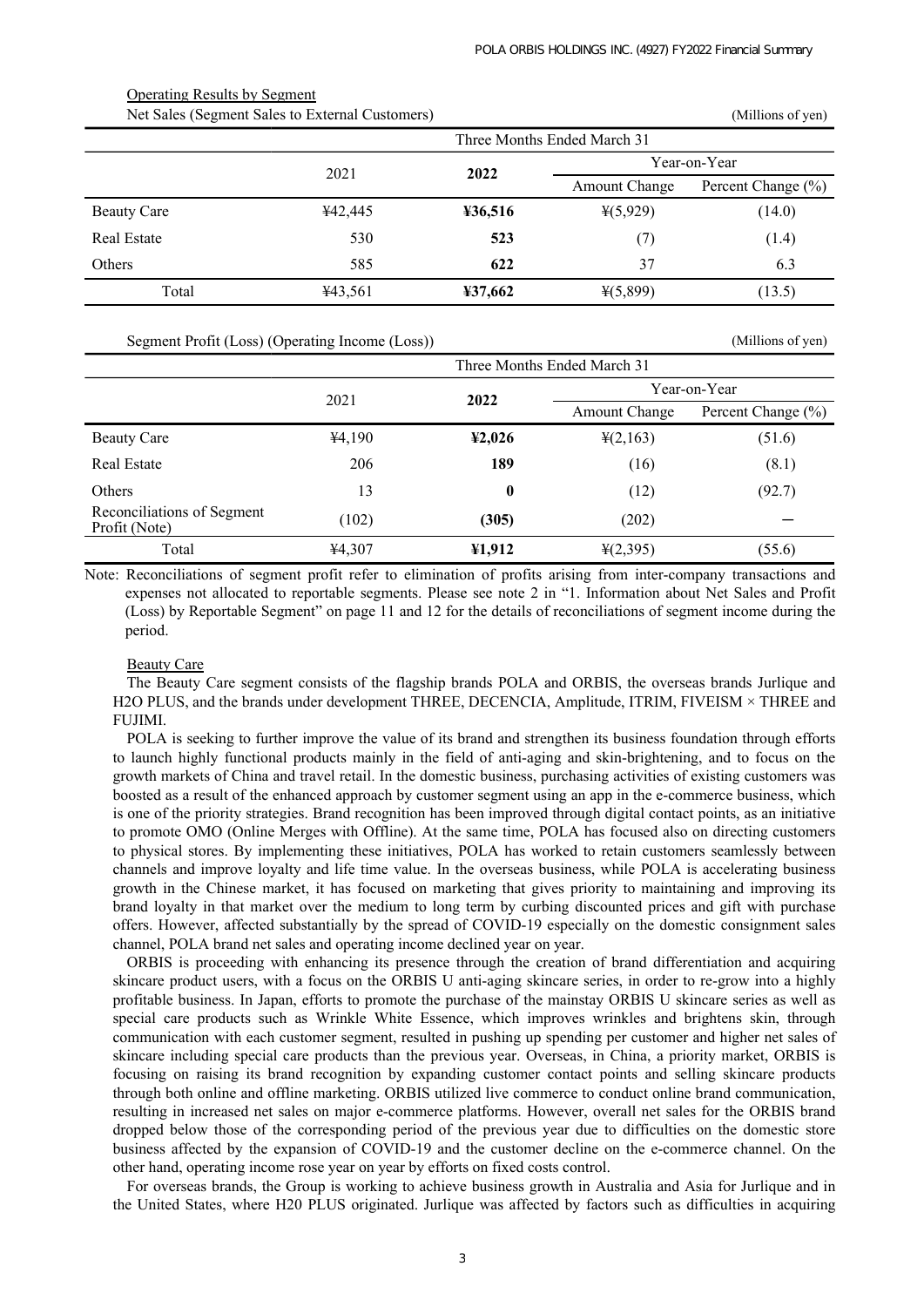new customers through offline and online marketing in Australia and the re-expansion of COVID-19 in Hong Kong but achieved double-digit growth mainly in e-commerce channel in China, which is positioned as a priority market, despite being affected by the zero-COVID policy resulting in net sales rose year on year those of the corresponding period of the previous year whole Jurlique brand basis. In terms of costs, Jurlique actively worked to reduce fixed costs; resulting in operating loss decreased those of the corresponding period of the previous year. H2O has proceeded production and sales mainly on the US market after joining the Group. H2O has achieved sales growth in the e-commerce channel and the hotel amenity business in this period, however, the business environmental which is surrounding the company is tough and its operating results is unachieved to the business plan. Standing on this situation, the Group has decided to exit from the entire businesses which H2O is developing, to make a reformation on its brand portfolio on the beauty care segment aiming as a part of enhancement on its profitability.

For brands under development, although the FUJIMI brand became a wholly owned subsidiary in April last year, the THREE and Amplitude brands struggled, resulting in lower overall sales for the brands under development compared to the same period last year. As for operating income, an increase in amortization of goodwill related to the acquisition of the FUJIMI brand resulted in a larger operating loss.

As a result of the factors noted above, net sales—sales to external customers—were ¥36,516 million, down 14.0% year on year, and operating income was ¥2,026 million, down 51.6% year on year.

### Real Estate

The Real Estate segment concentrates on the leasing of office buildings in urban areas. Efforts are currently directed at sustaining and improving rental income and reducing vacancy rates by creating attractive office environments. Another area of emphasis is the residential properties rental business. This business highlights condominiums perfect for families with young children. During the three months of fiscal 2022, net sales and operating income fell below those of the corresponding period of the previous year as a result of some tenants moving out.

As a result of the above, net sales—sales to external customers—generated by the Real Estate segment totaled ¥523 million, down 1.4% year on year, and operating income was ¥189 million, down 8.1% year on year.

#### **Others**

The Others segment is the building maintenance business.

The building maintenance business is mainly engaged in the operation and management of buildings. While net sales rose year on year thanks to higher building maintenance and construction orders, operating income fell year on year as a result of an increase in cost of sales higher than sales due to the sharp rise in material costs.

As a result of the above, net sales—sales to external customers—generated by the Others segment totaled ¥622 million, up 6.3% year on year, and operating income was ¥0 million, down 92.7% year on year.

#### **(2) Explanation of Consolidated Financial Position**

 As of March 31, 2022, total assets stood at ¥204,521 million, down 1.7%, or ¥3,525 million, from December 31, 2021. Factors related to this change included increases of ¥4,151 million in investments in securities and ¥4,270 million in deferred tax assets, as well as decreases of ¥13,459 million in cash and deposits and ¥2,295 million in notes and accounts receivable – trade.

 Total liabilities amounted to ¥33,294 million, down 4.3%, or ¥1,478 million, from December 31, 2021. Factors related to this change included an increase of ¥4,015 million in contract liabilities, as well as decreases of ¥1,265 million in income taxes payable, ¥1,928 million in other provision associated with a decrease of provision for point program and ¥1,468 million in other under current liabilities.

 Net assets amounted to ¥171,220 million, down 1.2%, or ¥2,047 million, from December 31, 2021. Factors related to this change included a recording of ¥7,180 million in profit attributable to owners of parent, ¥6,865 million in dividends from retained earnings and a decrease of ¥1,462 million in foreign currency translation adjustments.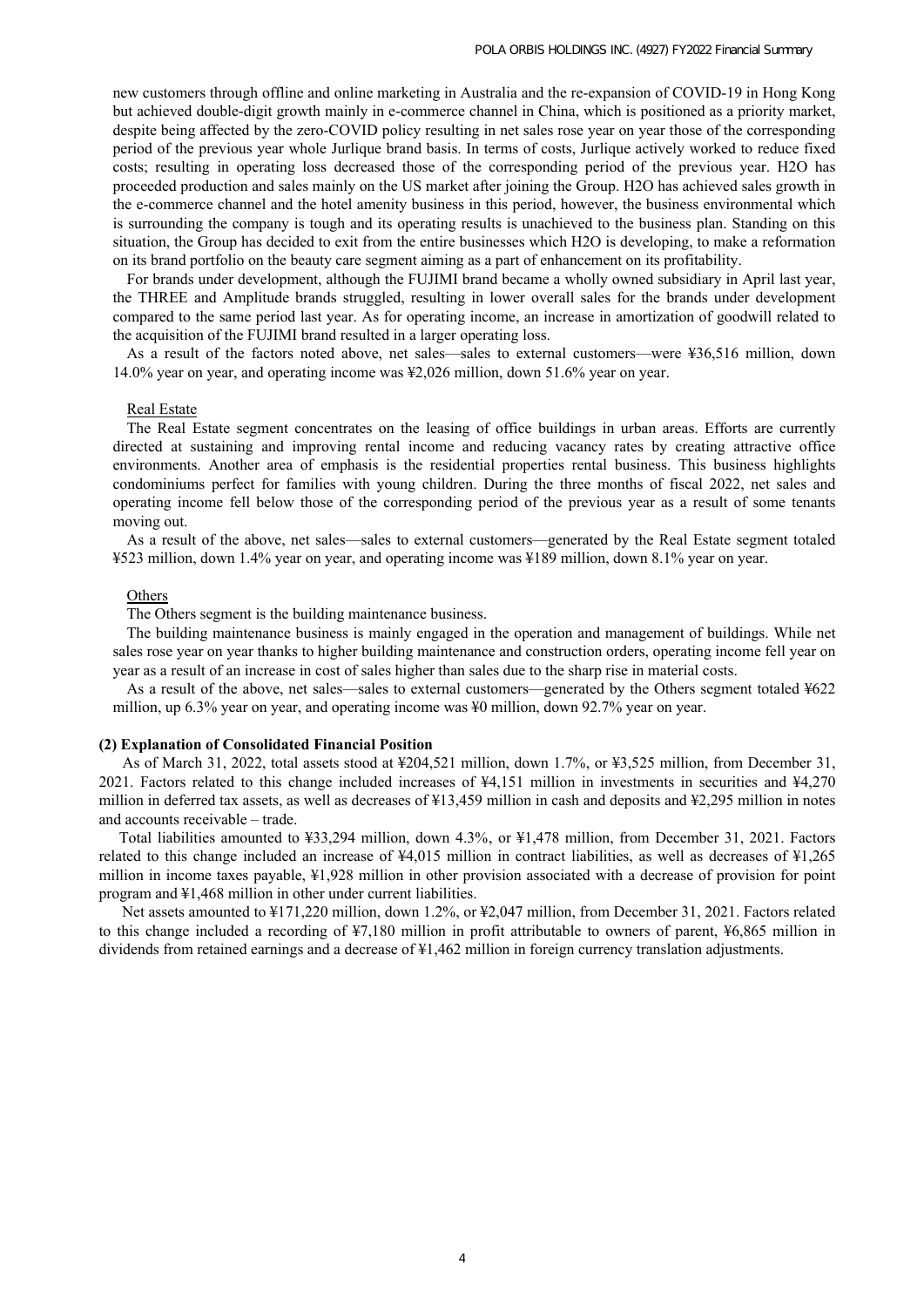# **(3) Explanation of Consolidated Performance Forecast and Other Predictive Information**

 H2O PLUS HOLDINGS, INC. and its wholly owned subsidiary (sub-subsidiary), H2O PLUS, LLC, will be dissolved and liquidated on April 28, 2022. As a result, the Group has decided to revise its consolidated performance forecast for the fiscal year ending December 31, 2022, which was announced on February 14, 2022, as follows.

|                                                         | (Millions of yen) |                                  |                 |                                               |                              |  |  |  |
|---------------------------------------------------------|-------------------|----------------------------------|-----------------|-----------------------------------------------|------------------------------|--|--|--|
|                                                         |                   | Twelve Months Ending December 31 |                 |                                               |                              |  |  |  |
|                                                         | <b>Net Sales</b>  | Operating<br>Income              | Ordinary Income | Profit attributable<br>to Owners of<br>Parent | Net Income Per<br>Share(yen) |  |  |  |
| Previous Forecast (A)                                   | ¥186,000          | ¥17,700                          | ¥17,700         | ¥11,900                                       | 53.79                        |  |  |  |
| Current Forecast (B)                                    | 186,000           | 17,700                           | 17,700          | 16,200                                        | 73.23                        |  |  |  |
| Amount Change (B-A)                                     |                   |                                  |                 | 4,300                                         |                              |  |  |  |
| Percent Change (%)                                      |                   |                                  |                 | 36.1                                          |                              |  |  |  |
| (reference)<br><b>Actual Results for Fiscal</b><br>2021 | ¥178,642          | ¥16,888                          | ¥18,968         | ¥11,734                                       | 53.04                        |  |  |  |

(Information for reference)

Cumulative Results for Fiscal 2021

|                                            | (Millions of yen) |            |             |           |  |  |
|--------------------------------------------|-------------------|------------|-------------|-----------|--|--|
|                                            | Three Months      | Six Months | Nine Months | Full Year |  |  |
| Net Sales                                  | ¥43,561           | ¥89,055    | ¥131,164    | ¥178,642  |  |  |
| Operating Income                           | 4,307             | 9,095      | 12,241      | 16,888    |  |  |
| Ordinary Income                            | 5,763             | 10,477     | 13,432      | 18,968    |  |  |
| Profit Attributable to<br>Owners of Parent | ¥3,939            | 47,086     | ¥8,661      | ¥ 11,734  |  |  |

Quarterly Results for Fiscal 2021

|                                            | (Millions of yen) |                |               |                |  |  |
|--------------------------------------------|-------------------|----------------|---------------|----------------|--|--|
|                                            | First Quarter     | Second Quarter | Third Quarter | Fourth Quarter |  |  |
| Net Sales                                  | ¥43,561           | ¥45,493        | 442,109       | ¥47,477        |  |  |
| Operating Income                           | 4,307             | 4,788          | 3,145         | 4,647          |  |  |
| Ordinary Income                            | 5,763             | 4,714          | 2,954         | 5,536          |  |  |
| Profit Attributable to<br>Owners of Parent | ¥3,939            | 43,146         | ¥ 1,574       | ¥ 3,073        |  |  |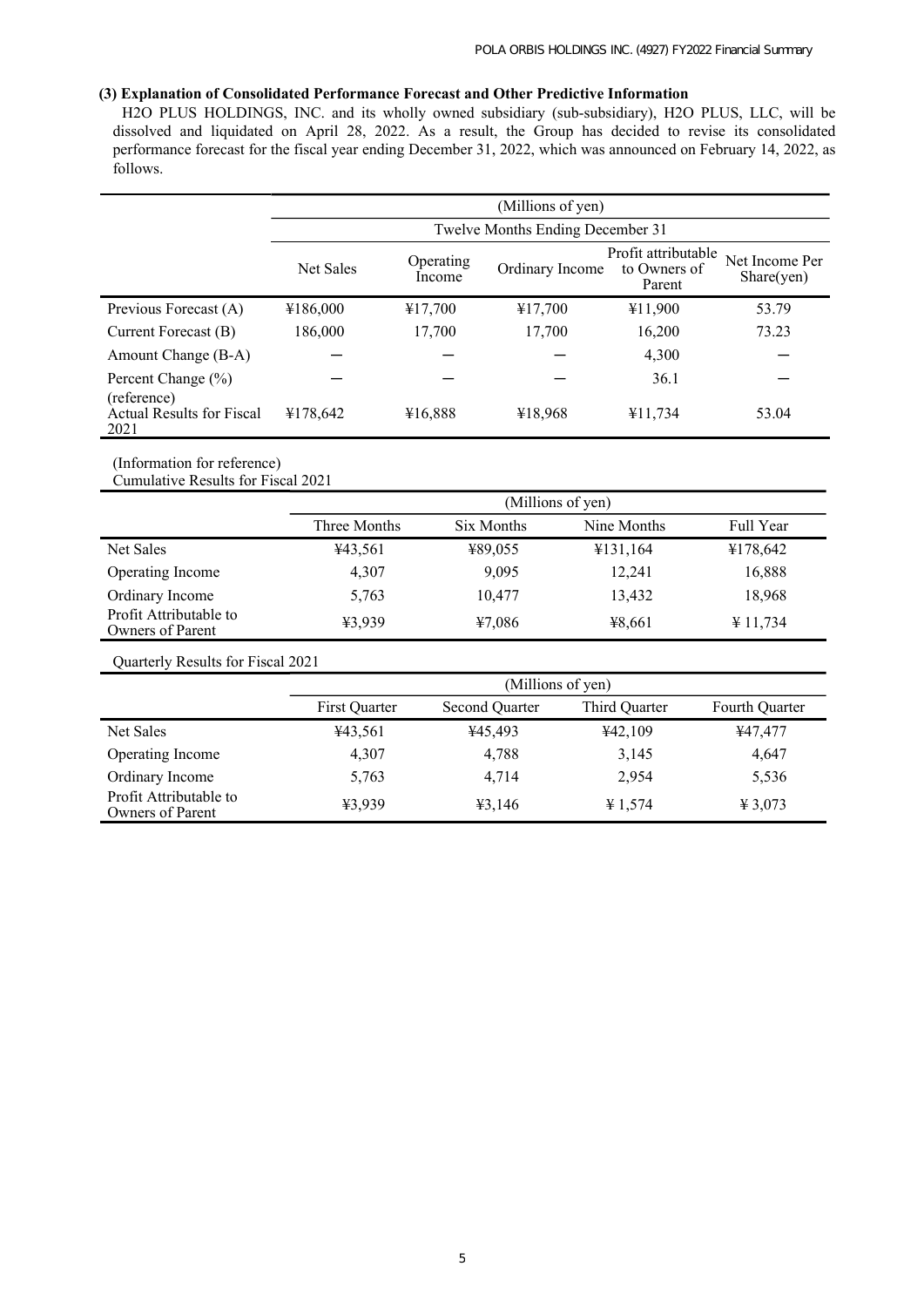# **2. Quarterly Consolidated Financial Statements**

# **(1) Consolidated Balance Sheets**

|                                       |                             | (Millions of yen)                             |
|---------------------------------------|-----------------------------|-----------------------------------------------|
|                                       | FY2021<br>December 31, 2021 | <b>FY2022 First Quarter</b><br>March 31, 2022 |
| Assets                                |                             |                                               |
| Current assets                        |                             |                                               |
| Cash and deposits                     | ¥72,425                     | $*58,965$                                     |
| Notes and accounts receivable – trade | 17,545                      | 15,250                                        |
| Short-term investments in securities  | 20,146                      | 20,463                                        |
| Merchandise and finished goods        | 10,841                      | 11,000                                        |
| Work in process                       | 734                         | 722                                           |
| Raw materials and supplies            | 4,295                       | 4,088                                         |
| Other                                 | 3,648                       | 5,565                                         |
| Allowance for doubtful accounts       | (41)                        | (37)                                          |
| Total current assets                  | 129,596                     | 116,018                                       |
| Non-current assets                    |                             |                                               |
| Property, plant and equipment         |                             |                                               |
| Buildings and structures, net         | 16,697                      | 16,543                                        |
| Land                                  | 13,986                      | 14,010                                        |
| Other, net                            | 9,765                       | 11,786                                        |
| Total property, plant and equipment   | 40,449                      | 42,341                                        |
| Intangible assets                     |                             |                                               |
| Goodwill                              | 2,366                       | 2,271                                         |
| Right of trademark                    | 896                         | 871                                           |
| Software                              | 11,774                      | 11,693                                        |
| Other                                 | 388                         | 365                                           |
| Total intangible assets               | 15,425                      | 15,202                                        |
| Investments and other assets          |                             |                                               |
| Investments in securities             | 12,105                      | 16,257                                        |
| Deferred Tax Assets                   | 6,160                       | 10,431                                        |
| Other                                 | 4,539                       | 4,499                                         |
| Allowance for doubtful accounts       | (237)                       | (236)                                         |
| Total investments and other assets    | 22,568                      | 30,951                                        |
| Total non-current assets              | 78,443                      | 88,495                                        |
| Total assets                          | ¥208,039                    | ¥204,514                                      |
|                                       |                             |                                               |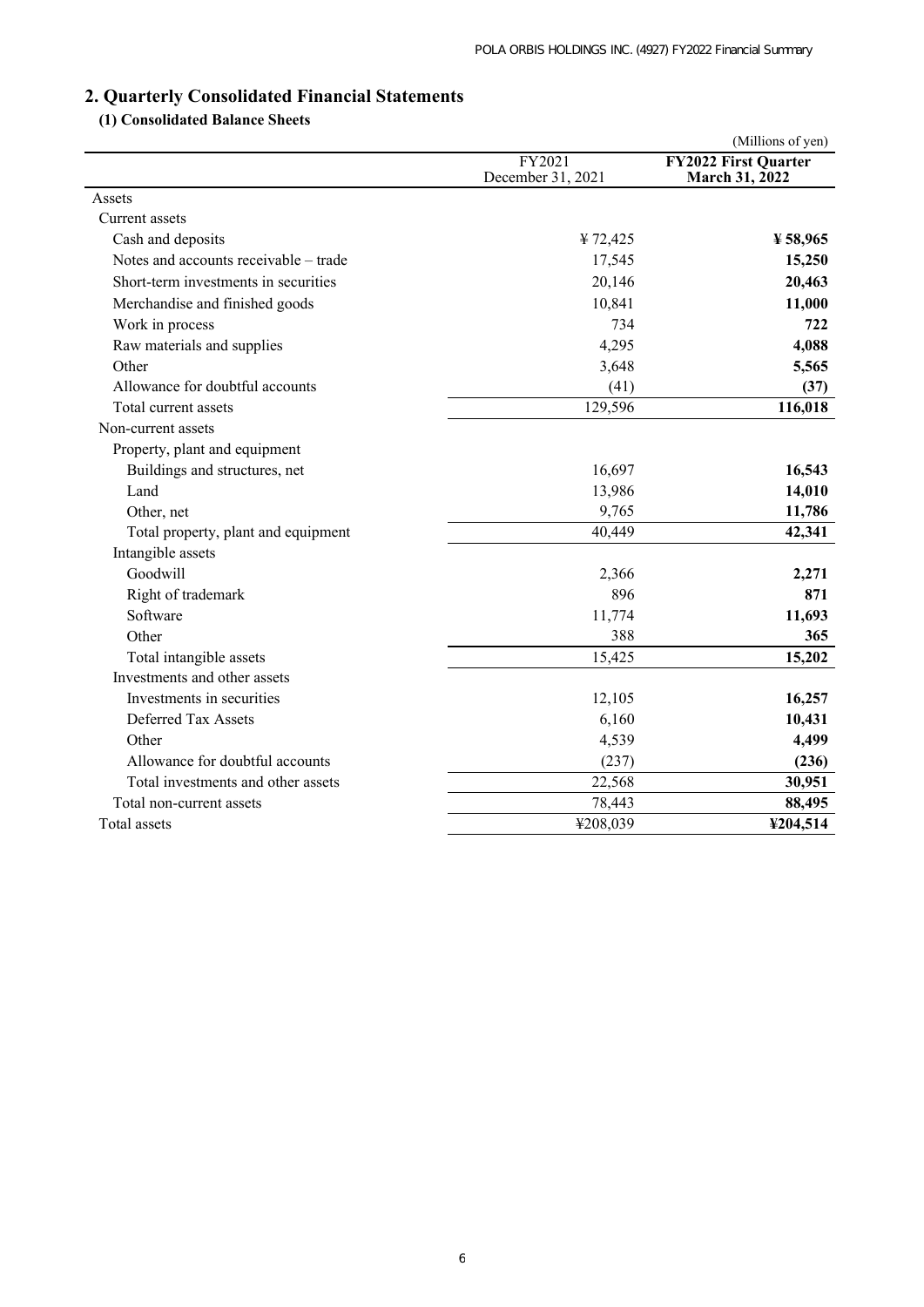|                                                          |                             | (Millions of yen)                             |
|----------------------------------------------------------|-----------------------------|-----------------------------------------------|
|                                                          | FY2021<br>December 31, 2021 | <b>FY2022 First Quarter</b><br>March 31, 2022 |
| Liabilities                                              |                             |                                               |
| <b>Current</b> liabilities                               |                             |                                               |
| Notes and accounts payable - trade                       | 42,513                      | $\frac{1}{2}$ , 2, 324                        |
| Income taxes payable                                     | 1,736                       | 470                                           |
| Provision for bonuses                                    | 1,831                       | 1,637                                         |
| Other provisions                                         | 2,170                       | 241                                           |
| Current portion of long-term borrowings                  | 11                          | 11                                            |
| <b>Contract liabilities</b>                              |                             | 4,015                                         |
| Other                                                    | 16,972                      | 15,503                                        |
| Total current liabilities                                | 25,236                      | 24,205                                        |
| Non-current liabilities                                  |                             |                                               |
| Long-term borrowings                                     | 72                          | 68                                            |
| Other provisions                                         | 136                         | 159                                           |
| Net defined benefit liability                            | 3,434                       | 3,146                                         |
| Asset retirement obligations                             | 2,868                       | 2,775                                         |
| Other                                                    | 3,024                       | 2,938                                         |
| Total non-current liabilities                            | 9,536                       | 9,088                                         |
| <b>Total liabilities</b>                                 | 34,772                      | 33,294                                        |
| Net assets                                               |                             |                                               |
| Shareholders' equity                                     |                             |                                               |
| Common stock                                             | 10,000                      | 10,000                                        |
| Capital surplus                                          | 81,027                      | 81,027                                        |
| Retained earnings                                        | 83,853                      | 83,144                                        |
| Treasury stock                                           | (2, 867)                    | (2, 867)                                      |
| Total shareholders' equity                               | 172,013                     | 171,304                                       |
| Accumulated other comprehensive income                   |                             |                                               |
| Valuation difference on<br>available-for-sale securities | 5                           | 85                                            |
| Foreign currency translation adjustments                 | 999                         | (463)                                         |
| Remeasurements of defined benefit plans                  | (215)                       | (199)                                         |
| Total accumulated other comprehensive income             | 790                         | (576)                                         |
| Subscription rights to shares                            | 243                         | 243                                           |
| Non-controlling interests                                | 220                         | 248                                           |
| Total net assets                                         | 173,267                     | 171,220                                       |
| Total liabilities and net assets                         | ¥208,039                    | ¥204,514                                      |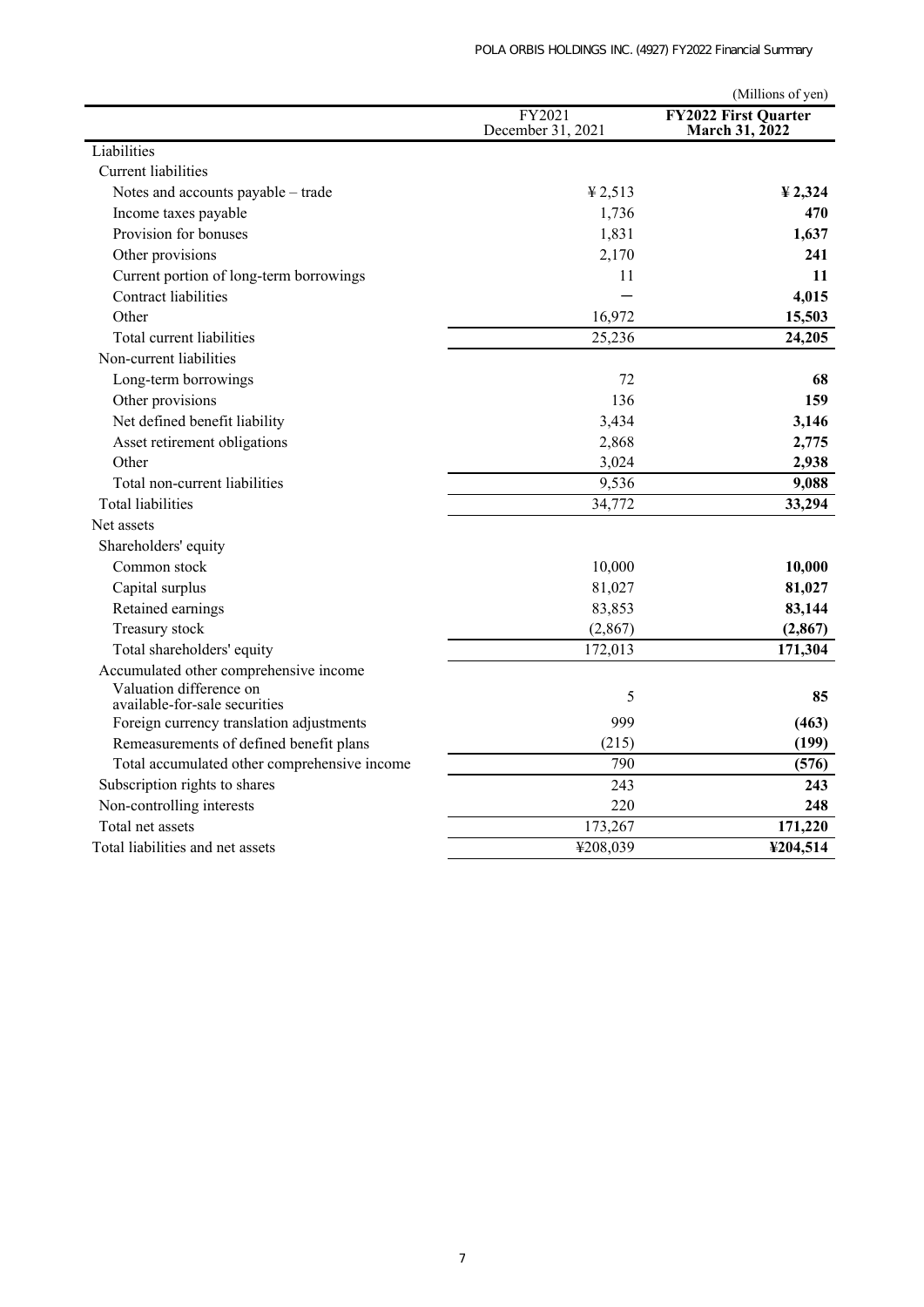# **(2) Consolidated Statements of Income and Consolidated Statements of Comprehensive Income**

Consolidated Statements of Income

|                                                    |                                                | (Millions of yen)                                     |  |
|----------------------------------------------------|------------------------------------------------|-------------------------------------------------------|--|
|                                                    | Three Months Ended March 31                    |                                                       |  |
|                                                    | FY2021<br>(January 1, 2021-<br>March 31, 2021) | <b>FY2022</b><br>(January 1, 2022-<br>March 31, 2022) |  |
| Net sales                                          | ¥43,561                                        | ¥37,662                                               |  |
| Cost of sales                                      | 6,399                                          | 6,816                                                 |  |
| Gross profit                                       | 37,162                                         | 30,845                                                |  |
| Selling, general and administrative expenses       |                                                |                                                       |  |
| Sales commission                                   | 8,595                                          | 7,865                                                 |  |
| Promotion expenses                                 | 3,287                                          | 2,743                                                 |  |
| Advertising expenses                               | 3,082                                          | 2,402                                                 |  |
| Salaries, allowances and bonuses                   | 4,818                                          | 4,829                                                 |  |
| Provision for bonuses                              | 894                                            | 957                                                   |  |
| Other                                              | 12,177                                         | 10,135                                                |  |
| Total selling, general and administrative expenses | 32,854                                         | 28,933                                                |  |
| Operating income                                   | 4,307                                          | 1,912                                                 |  |
| Non-operating income                               |                                                |                                                       |  |
| Interest income                                    | 43                                             | 34                                                    |  |
| Foreign exchange gains                             | 1,396                                          | 2,183                                                 |  |
| Other                                              | 77                                             | 96                                                    |  |
| Total non-operating income                         | 1,518                                          | 2,314                                                 |  |
| Non-operating expenses                             |                                                |                                                       |  |
| Interest expense                                   | 24                                             | 20                                                    |  |
| Commission expenses                                | 31                                             | 31                                                    |  |
| Information security expenses                      |                                                | 21                                                    |  |
| Other                                              | 5                                              | 12                                                    |  |
| Total non-operating expenses                       | 62                                             | 86                                                    |  |
| Ordinary income                                    | 5,763                                          | 4,140                                                 |  |
| Extraordinary income                               |                                                |                                                       |  |
| Other                                              | $\boldsymbol{0}$                               |                                                       |  |
| Total extraordinary income                         | $\boldsymbol{0}$                               |                                                       |  |
| <b>Extraordinary</b> losses                        |                                                |                                                       |  |
| Loss on disposal of non-current assets             | 23                                             | 59                                                    |  |
| Impairment loss                                    | 185                                            |                                                       |  |
| Loss on valuation of investment securities         | 1                                              |                                                       |  |
| Loss on liquidation of business                    |                                                | 165                                                   |  |
| Other                                              | $\boldsymbol{0}$                               | 6                                                     |  |
| Total extraordinary losses                         | 210                                            | 231                                                   |  |
| Income before income taxes                         | 5,552                                          | 3,908                                                 |  |
| Income $taxes$ – current                           | 1,199                                          | 838                                                   |  |
| Income taxes - deferred                            | 400                                            | (4,130)                                               |  |
| Total income taxes                                 | 1,600                                          | (3,291)                                               |  |
| Net Income                                         | 3,951                                          | 7,200                                                 |  |
| Profit attributable to non-controlling interests   | 11                                             | 20                                                    |  |
| Profit attributable to owners of parent            | ¥3,939                                         | ¥ 7,180                                               |  |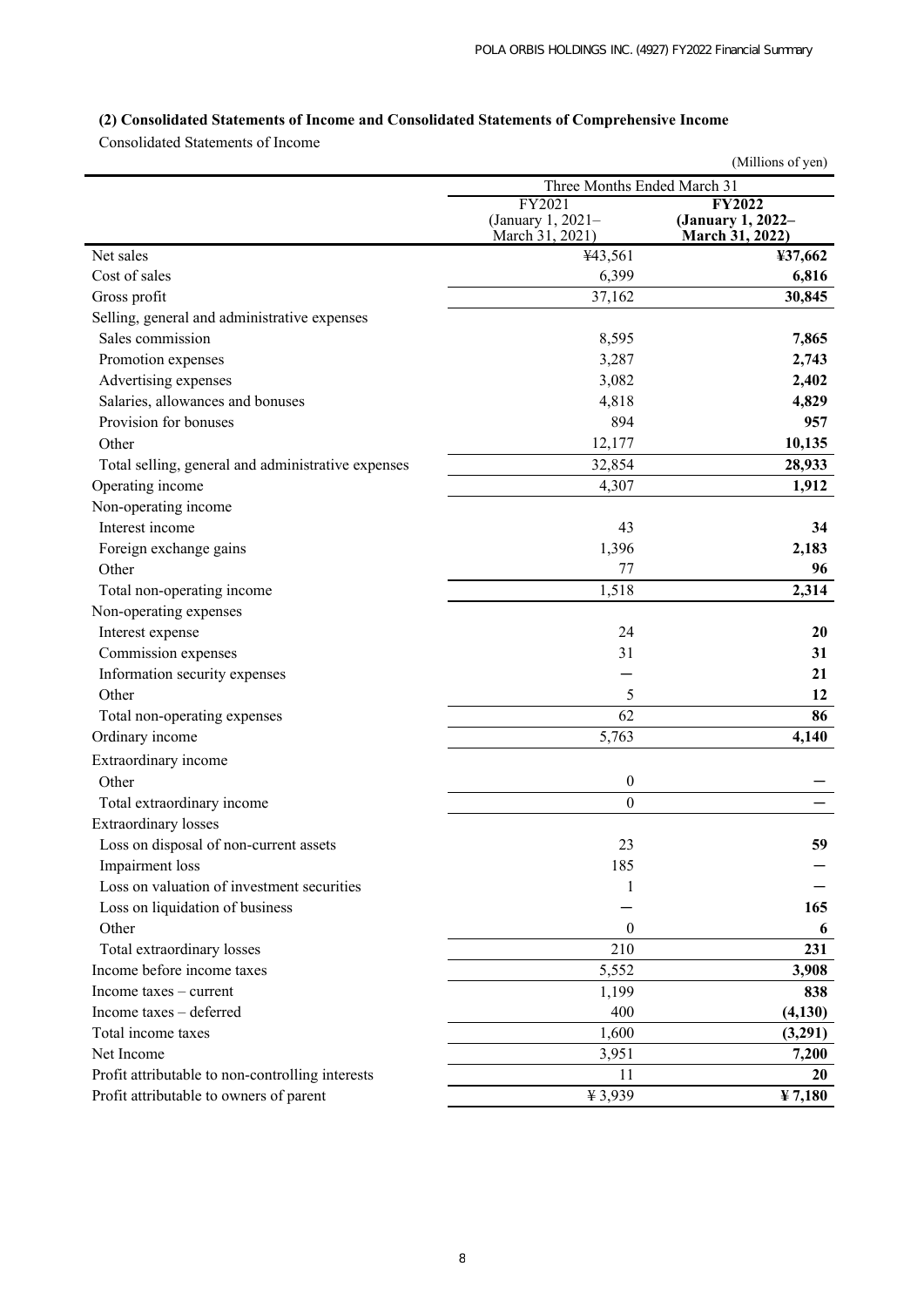|                                                                   |                                                | (Millions of yen)                                     |  |
|-------------------------------------------------------------------|------------------------------------------------|-------------------------------------------------------|--|
|                                                                   | Three Months Ended March 31                    |                                                       |  |
|                                                                   | FY2021<br>(January 1, 2021-<br>March 31, 2021) | <b>FY2022</b><br>(January 1, 2022–<br>March 31, 2022) |  |
| Net Income                                                        | ¥3,951                                         | 47,200                                                |  |
| Other comprehensive income                                        |                                                |                                                       |  |
| Valuation difference on available-for-sale securities             | 46                                             | 80                                                    |  |
| Foreign currency translation adjustments                          | (736)                                          | (1, 454)                                              |  |
| Remeasurements of defined benefit plans                           | 12                                             | 15                                                    |  |
| Total other comprehensive income                                  | (676)                                          | (1,358)                                               |  |
| Comprehensive income                                              | 3,274                                          | 5,842                                                 |  |
| Comprehensive income attributable to owners of<br>parent          | 3,255                                          | 5,813                                                 |  |
| Comprehensive income attributable to<br>non-controlling interests | ¥19                                            | ¥28                                                   |  |

# Consolidated Statements of Comprehensive Income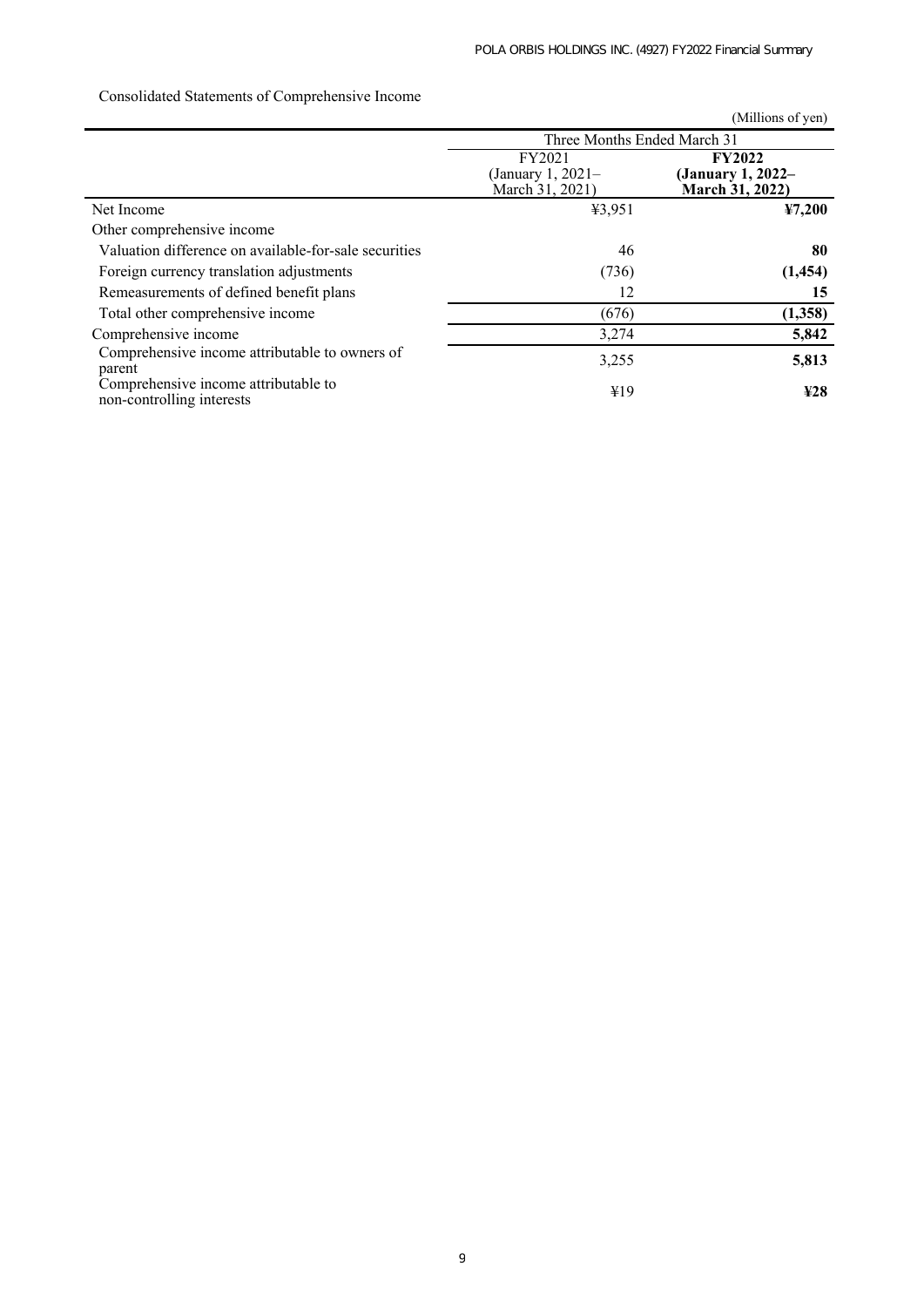#### **(3) Notes to Consolidated Financial Statements**

### **(Going Concern Assumptions)**

None

# **(Significant Changes in Shareholders' Equity)**

None

### **(Changes in Accounting Policies)**

#### (Application of Accounting Standard for Revenue Recognition)

 From the beginning of the first quarter period under review, the Company has adopted the "Accounting Standard for Revenue Recognition" (ASBJ Statement No. 29, March 31, 2020), etc. (hereafter "Accounting Standard for Revenue Recognition"), and recognizes revenue at the amount expected to be received in exchange for promised goods or services when control of the goods or services is transferred to the customer.

The main changes resulting from the adoption of this accounting standard are as follows:

(1)Revenue Recognition for Digested Purchase Sales Transactions

With respect to digestion purchase transaction, the Company previously recognized revenue on a net amount received from the customer less an amount equivalent to the dealer's commission. However, since the Company's role in the transaction corresponds to that of the principal, the Company has changed the method of recognizing revenue to the gross amount.

(2)Revenue recognition related to points programs

With respect to points programs, the Company previously recorded expenses that are expected to be required to be exchanged for points in the future as an allowance. However, the Company has now shifted to method of identifying them as performance obligation and deferring the recognition of revenue when the points provide significant rights to customers.

(3)Accounting for sales promotion expenses, etc.

With respect to certain sales promotion expenses, and sales commissions which are compensation paid to customers, while previously recorded as selling, general and administrative expenses, the Company has shifted to a method of deducting from sales.

In addition, for expenses pertaining to the performance obligation to grant free promotional items to customers in response to sales, the Company has shifted to a method of recording in cost of sales.

 In accordance with the transitional treatment prescribed in the proviso of Paragraph 84 of the Accounting Standard for Revenue Recognition, the cumulative effect of the retrospective application of the new accounting policy prior to the beginning of the first quarter period under review, was added to or deducted from retained earnings at the beginning of the first quarter period under review, and the new accounting policy has been applied from the beginning balance of the fiscal year under review.

As a result, sales for the first quarter period are ¥110 million lower, cost of sales is ¥522 million higher, selling, general and administrative expenses are ¥848 million lower, and operating income, ordinary income and income before income taxes and minority interests are each ¥214 million higher. In addition, the balance of retained earnings at the beginning of the fiscal year is ¥981 million higher.

 As a result of the application of the Accounting Standard for Revenue Recognition, "Provision for points" which was presented in "Current liabilities" in the consolidated balance sheet for the previous fiscal year, is presented as "Contract liabilities" from the first quarter period under review. In accordance with the transitional treatment prescribed in Paragraph 89-2 of the Accounting Standard for Revenue Recognition, no reclassification has been made for the previous fiscal year using the new presentation method.

### (Accounting Standard for Fair Value Measurement)

The company has adopted the "Accounting Standard for Calculation of Fair Value" (ASBJ Statement No. 30, July 4, 2019; hereafter "Accounting Standard for Fair Value Measurement"), etc. from the beginning of the first quarter period under review. The Company will apply the new accounting policy prescribed by the Accounting Standard for Fair Value Measurement prospectively in accordance with the transitional treatment prescribed in Paragraph 19 of the Accounting Standard for fair Value Measurement and Paragraph 44-2 of the "Accounting Standard for Financial Instruments" (ASBJ Statement No. 10, July 4, 2019).The Company does not hold any financial instruments whose fair value is used as the value on the quarterly consolidated balance sheets, and there is no impact on the quarterly consolidated financial statements.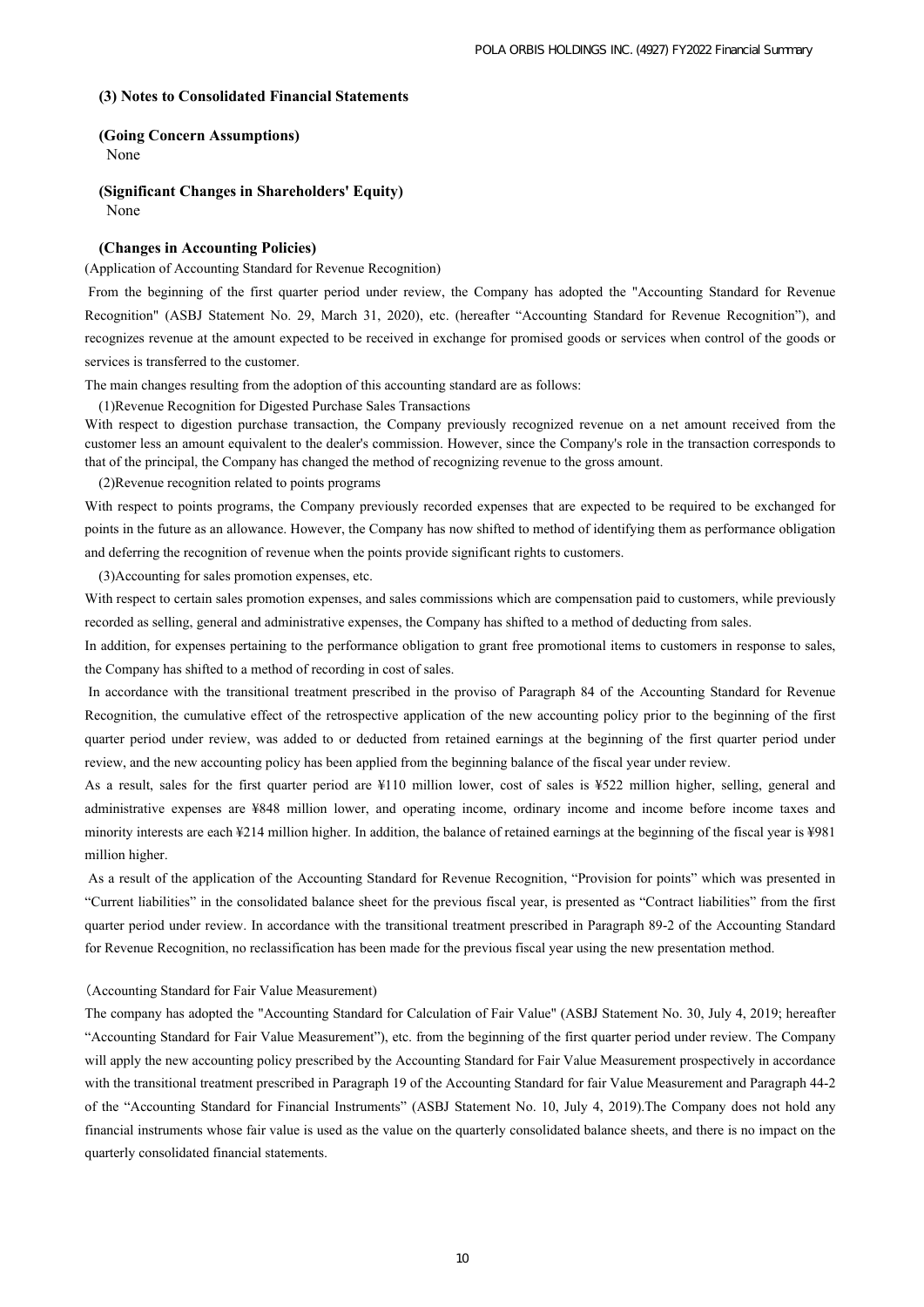### **(Segment Information)**

Ⅰ. First Quarter of Fiscal 2021 (January 1, 2021-March 31, 2021)

1. Information about Net Sales and Profit (Loss) by Reportable Segment

|                                           |                    | , ,                 | $\mathbf{I}$ | $\circ$            |                                         |                                                            | (Millions of yen)      |
|-------------------------------------------|--------------------|---------------------|--------------|--------------------|-----------------------------------------|------------------------------------------------------------|------------------------|
|                                           |                    | Reportable Segments |              |                    |                                         |                                                            | Amount<br>Shown on the |
|                                           | <b>Beauty Care</b> | Real Estate         | Subtotal     | Others<br>(Note 1) | Reconciliations<br>Subtotal<br>(Note 2) | Consolidated<br>Financial<br><b>Statements</b><br>(Note 3) |                        |
| Net Sales                                 |                    |                     |              |                    |                                         |                                                            |                        |
| Sales to External<br>Customers            | ¥42,445            | ¥530                | ¥42,976      | ¥585               | ¥43,561                                 |                                                            | ¥43,561                |
| <b>Intersegment Sales</b><br>or Transfers | 33                 | 115                 | 148          | 362                | 511                                     | $\frac{1}{2}(511)$                                         |                        |
| Total                                     | 42,479             | 645                 | 43,124       | 948                | 44,073                                  | (511)                                                      | 43,561                 |
| Segment Profit                            | ¥4,190             | ¥206                | ¥4,397       | ¥13                | ¥4,410                                  | $*(102)$                                                   | ¥4,307                 |

Notes: 1. "Others" comprises business operations that are not categorized as reportable segments and includes the building maintenance business.

2. The segment profit reconciliation of ¥(102) million includes intersegment transaction eliminations of ¥955 million, and corporate expenses of ¥(1,058) million not allocated to each segment. Corporate expenses are primarily the Company's administrative expenses not allocated to reportable segments.

3. Segment profit is adjusted for operating income reported in the quarterly consolidated statements of income.

2. Information about Impairment Loss of Non-current Assets and Goodwill by Reportable Segment (Significant Impairment Loss of Non-current Assets) None

(Significant Changes in Goodwill) None